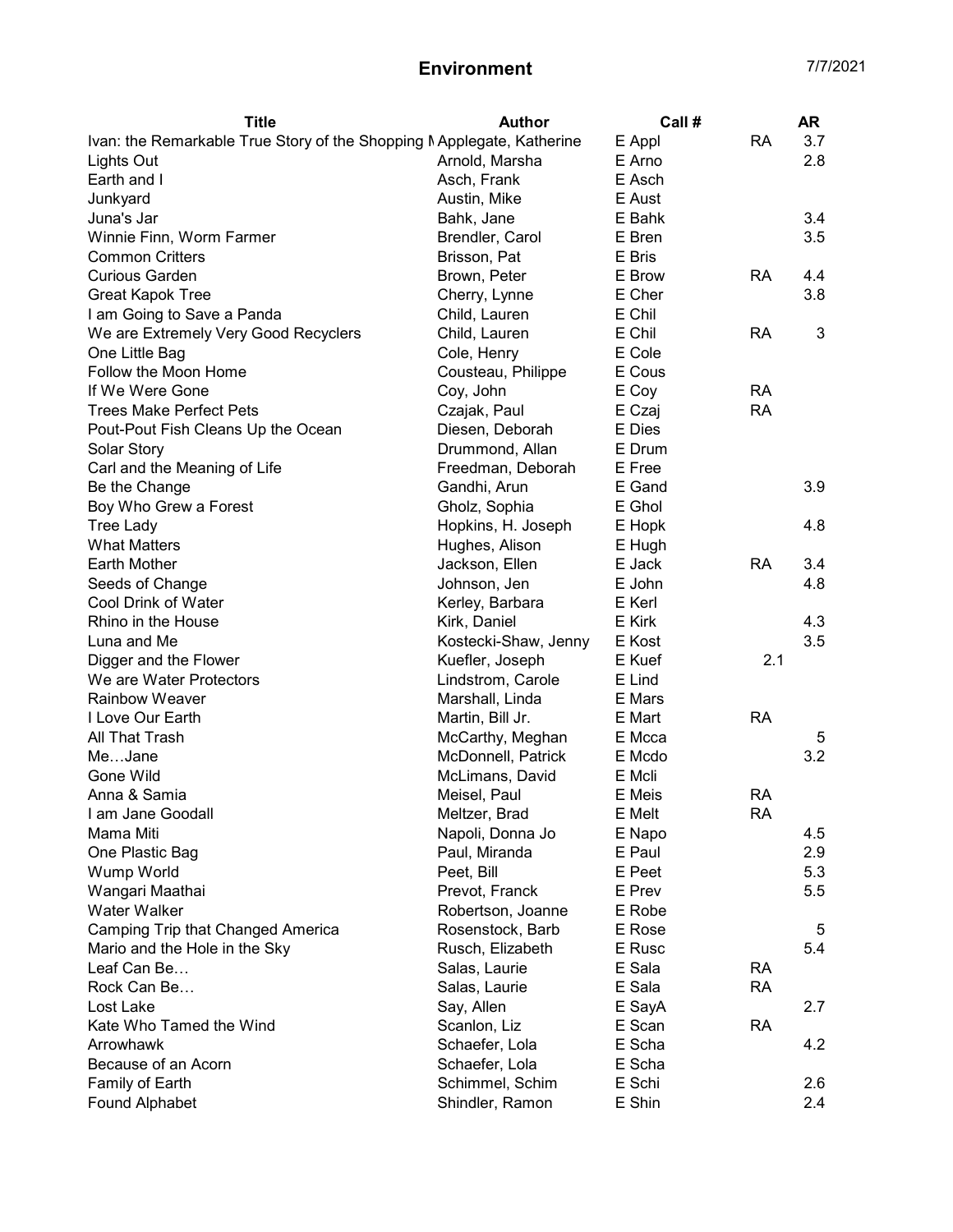## Environment 7/7/2021

| <b>Title</b>                                    | <b>Author</b>                         | Call #           |           | AR  |
|-------------------------------------------------|---------------------------------------|------------------|-----------|-----|
| This is the Earth                               | Shore, Diane                          | E Shor           |           |     |
| <b>Ballyhoo Bay</b>                             | Sierra, Judy                          | E Sier           |           | 4.6 |
| <b>Spring After Spring</b>                      | Sisson, Stephanie                     | E Siss           |           | 4.3 |
| Journey                                         | Smith, Emma                           | E Smit           |           |     |
| June Moon                                       | Souza, Kathleen                       | E Souz           |           |     |
| One Earth                                       | Spinelli, Eileen                      | E Spin           |           |     |
| Penguins Don't Wear Sweaters                    | Tamura, Marikka                       | E Tamu           | <b>RA</b> | 1.8 |
| Faraway Fox                                     | Thompson, Jolene                      | E Thom           |           |     |
| Just a Dream                                    | Van Allsburg, Chris                   | E VanA           |           | 3.6 |
| Greta Thunberg                                  | Vegara, Isabel                        | E Vega           |           |     |
| Follow the Moon                                 | Weeks, Sarah                          | E Week           |           | 2.5 |
| Hello Hello                                     | Wenzel, Brendan                       | E Wenz           |           |     |
| Summer of the Tree Army                         | Whelan, Gloria                        | E Whel           |           |     |
| In the Blink of an Eye                          | Wiesmuller, Dieter                    | E Wies           |           | 3.9 |
| If Elephants Disappeared                        | Williams, Lily                        | E Will           |           |     |
| Wangari's Trees of Peace                        | Winter, Jeanette                      | E Wint           |           | 3.7 |
| Watcher                                         | Winter, Jeanette                      | E Wint           | 4.2       |     |
| <b>Dumpster Diver</b>                           | Wong, Janet                           | E Wong           |           | 3.9 |
| M is for Majestic                               | Domeniconi, David                     | J 333.7          |           | 6.2 |
| Child's Introduction to the Environment         | Driscoll, Michael                     | J 333.72         |           |     |
| S is for Save the Planet                        | Herzog, Brad                          | J 333.72         |           | 6.4 |
| Crossings                                       | Duffield, Katy                        | J 333.95         |           |     |
| What Is Climate Change                          | Herman, Gail                          | J 362.738        |           | 5.7 |
| Chernobyl: Nuclear Disaster                     | Bryan, Nichol                         | J 363.17         |           | 8.5 |
| Smog, Oil Spills, Sewage and More               | Silverstein, Alvin                    | J 363.73         |           |     |
| One Child, One Planet                           | Lllewellyn, Bridget                   | J 363.738        |           |     |
| Eco-Wolf and the Three Pigs                     | Anholt, Laurence                      | J 398.2          |           | 3.9 |
| <b>Frog Girl</b>                                | Lewis, Paul Owen                      | J 398.2          |           | 2.9 |
| Paul Bunyan's Sweetheart                        | Lorbiecki, Marybeth                   | J 398.2          |           | 4.6 |
| <b>Outdoor Scientist</b>                        |                                       | J <sub>508</sub> |           |     |
|                                                 | Grandin, Temple                       |                  |           | 6.9 |
| Garbage in Space<br><b>B</b> is for Blue Planet | Goldstein, Margaret<br>Strother, Ruth | J <sub>520</sub> |           |     |
|                                                 |                                       | J <sub>550</sub> |           | 6.1 |
| Planet Ocean                                    | Newman, Patricia                      | J 551.46         |           |     |
| Climate Change: a Hot Topic                     | Green, Dan                            | J 551.6          |           |     |
| <b>Understanding Climate</b>                    | Peterson, Megan                       | J 551.6          |           |     |
| Protecting Earth's Rain Forests                 | Welsbacher, Anne                      | J 577.34         |           | 6.4 |
| Can You Hear the Trees Talking?                 | Wohlleben, Peter                      | J 582.16         |           |     |
| Poop Power                                      | Lawrence, Ellen                       | J 591.47         |           |     |
| Poop's Many uses                                | Lawrence, Ellen                       | J 591.47         |           |     |
| <b>Wild Animal Neighbors</b>                    | Downer, Ann                           | J 591.75         |           | 7.5 |
| Galapagos George                                | George, Jean                          | J 597.9246       |           |     |
| <b>Tortuga Squad</b>                            | Burnham, Cathleen                     | J 597.928        |           |     |
| <b>Tracking Pythons</b>                         | Messner, Kate                         | J 597.96         |           |     |
| Sea Otter Heroes                                | Newman, Patricia                      | J 599.769        |           | 6.9 |
| You Wouldn't Want to Live Without Poop          | Woolf, Alex                           | J612.3           |           | 6   |
| Energy for the Future                           | Orme, Helen                           | J 621.042        |           | 5.8 |
| Nature Power                                    | Wheeler, Jill                         | J 621.042        |           | 6.1 |
| William Kankwamba: Powering His Village         | Burns, Kylie                          | J 621.4          |           |     |
| <b>Generating Wind Power</b>                    | Walker, Niki                          | J 621.45         |           | 7.2 |
| Harnessing Power from the Sun                   | Walker, Niki                          | J 621.47         |           | 7.3 |
| Saving Animals from Oil Spills                  | Person, Stephen                       | J 636.08         |           | 5.5 |